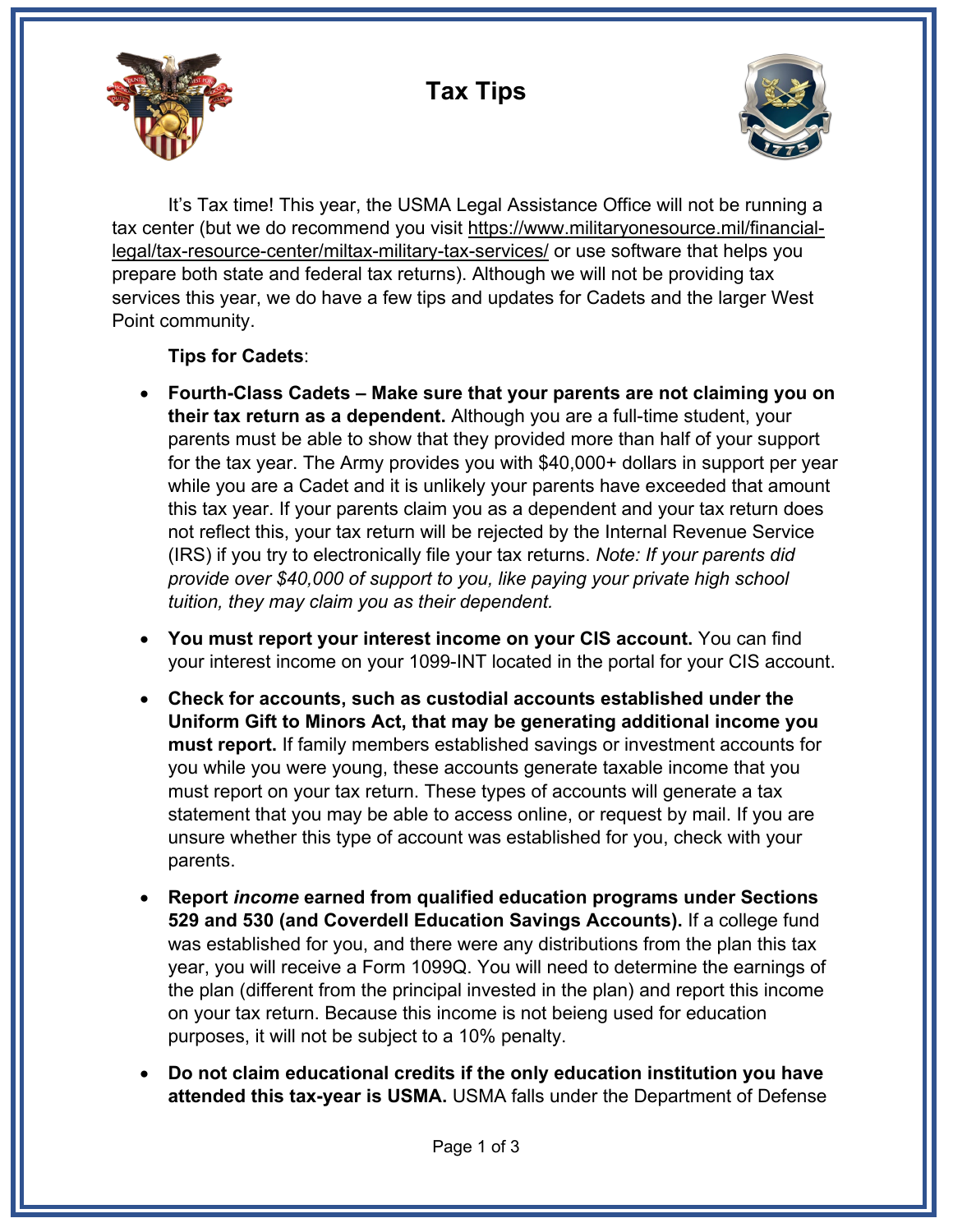and not the Department of Education. Therefore, Cadets cannot claim the American Opportunity Credit or Lifetime Learning Credit, for books and other education-related expenses. If you attended an eligible education institution under the Department of Education this tax-year, you will receive an IRS Form 1098-T from this institution and will may claim educational credits.

- **You are eligible for the Earned Income Credit if:** you are at least 19 years old as of December 31, 2021; you made less than \$21,430 last year (earned income and adjusted gross income); your investment income was less than \$10,000; you were a U.S. citizen or resident alien all year; you have not been claimed as a dependent or be a qualifying child of another taxpayer; and you have lived in the United States more than half of the year.
- **Ensure you are filing both state and federal taxes.** Make sure to check your state's rules, and be careful in calculation of income since some states do not tax active duty military income.

**Tips for all members of the West Point Community:** 

- **The earned income credit has been expanded this year.** You qualify if:
	- $\circ$  vour adjusted gross income (AGI) is less than \$51,464 (\$57,414 for married filing jointly) and you have 3 a qualifying children;
	- $\circ$  your AGI is less than \$47,915 (\$53,865 for married filing jointly) and you have two qualifying children;
	- $\circ$  your AGI is less than \$42,158 (\$48,108 for married filing jointly) and you have one qualifying child; or
	- $\circ$  your AGI is less than \$21,430 (\$27,380) if you do not have a qualifying child.
	- o *See* https://apps.irs.gov/app/eitc to use an IRS application to determine if you meet additional requirements and to maximize your credit.
- **The Child Tax Credit was expanded for 2021.** The credit was increased to \$3,000 per child for dependents ages 6-17 and \$3,600 for dependents age 5 and under. Note that taxpayers received advance payments of this credit in the latter half of 2021. You are still eligible to claim the remaining credit on your 2021 tax return but be aware that if you received too much money as an advance you may have to refund part or all of that amount. You should reconcile payments received with IRS Letter 6419 that you should have already received in the mail. *Note:* No repayment is required if your modified AGI is at or below the following: \$60,000 if married filing jointly or qualified widow or widower; \$50,000 if head of household; and \$40,000 for everyone else.